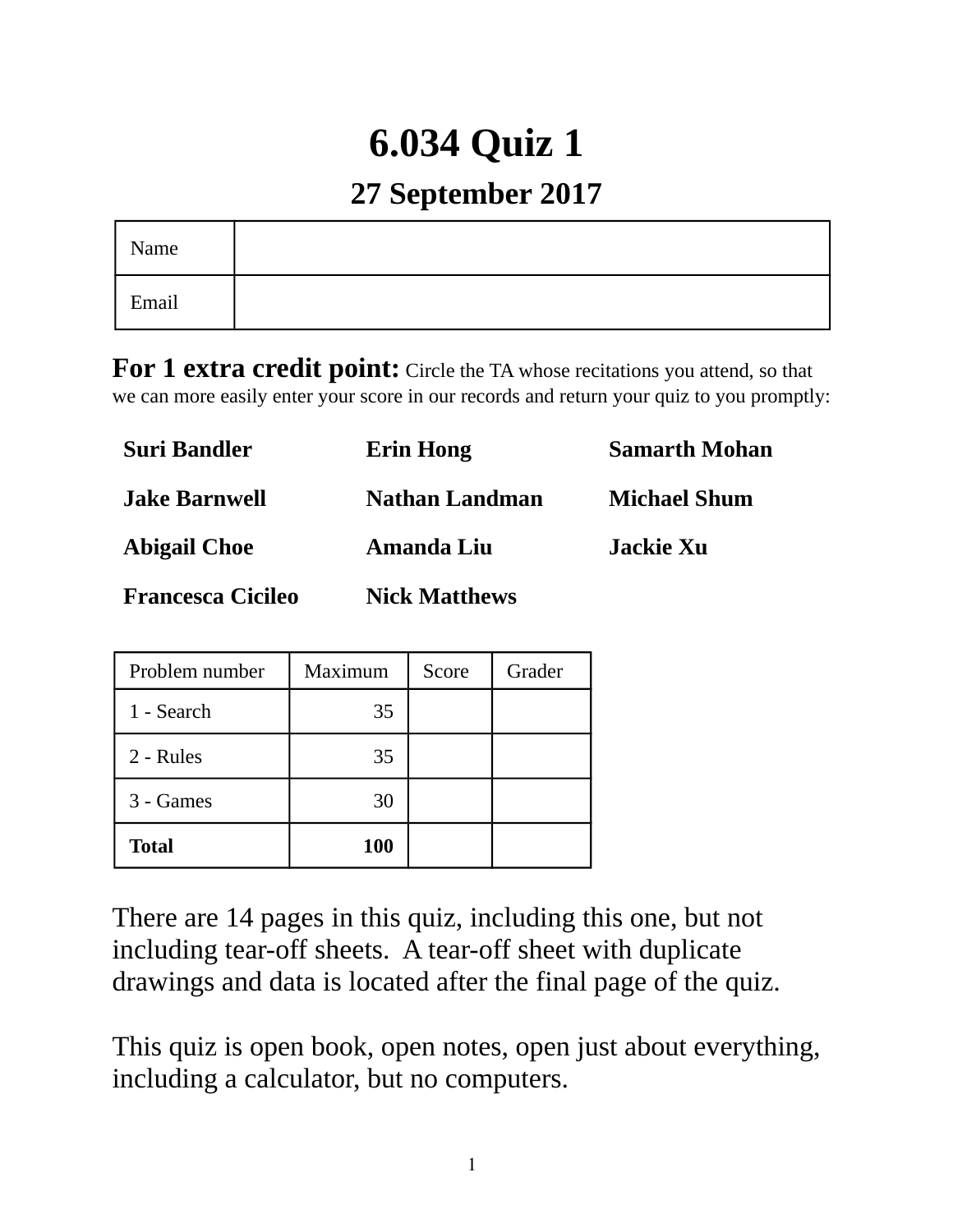## **Problem 1: Search (35 points)**

## **Part A: Finding Gazorpazorp (19 points)**

Wanted criminal Rick Sanchez is on a quest to save his grandson from an alien corporation. Rick is currently on **S**hongi (**S** on the map), and his grandson is being held on the planet **G**azorpazorp (**G** on the map). Rick has estimates of how far it is from each location in the map to **G**.

#### **For your convenience, a copy of this graph is provided on a tear-off sheet at the end of the quiz.**

*On the map below, numbers next to edges indicate edge lengths, and* h *values next to nodes indicate Rick's heuristic estimates from the node to the goal.*



**A1 (2 points)** What is the shortest path from **S** to **G** in the graph above? (You may solve this problem by inspection. In case of a tie, prefer the path that comes first in dictionary order.) Write the shortest path, including nodes **S** and **G**, or write NONE if there are no paths between **S** and **G**.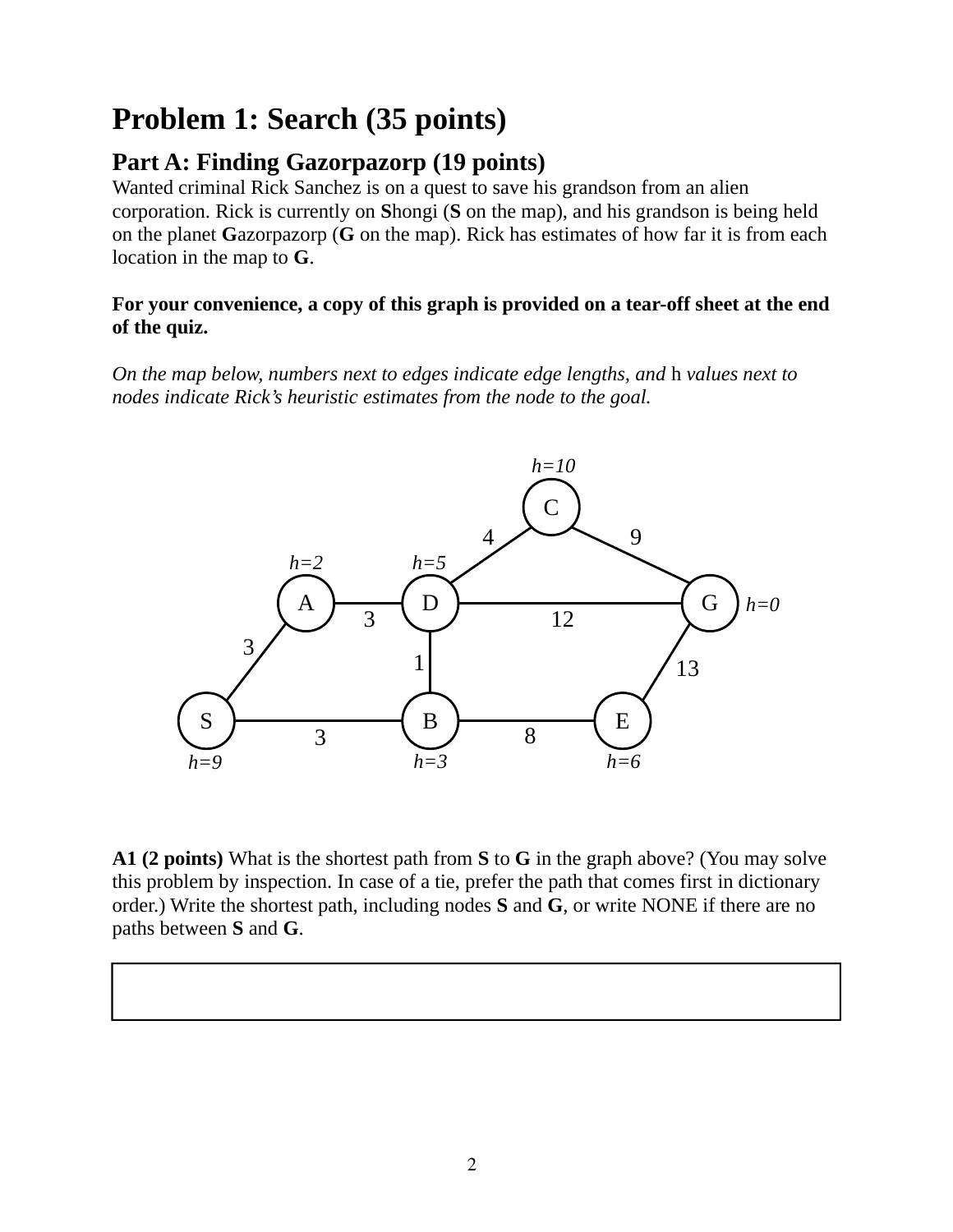### **A2 (9 points)** As a first attempt, Rick decides to plan a trip from **S** to **G** using **hillclimbing search with NO backtracking and NO extended set**.

Below, draw the search tree that Rick will consider.

- Draw the children of each node in alphabetical order (e.g.  $A < B < C$ ).
- Break any ties using dictionary order of the entire path (e.g.  $S-K-Y < S-P-A$ , because "SKY" appears before "SPA" in the English dictionary).
- Following lab convention, terminate your search when the path-to-goal is dequeued (popped) from the agenda.
- **Clearly indicate the order in which you dequeue (pop) nodes from the agenda** by numbering the dequeued nodes in your search tree  $(0, 2, 3, \ldots)$ .

*For credit, draw the search tree for hill-climbing search in the space below.*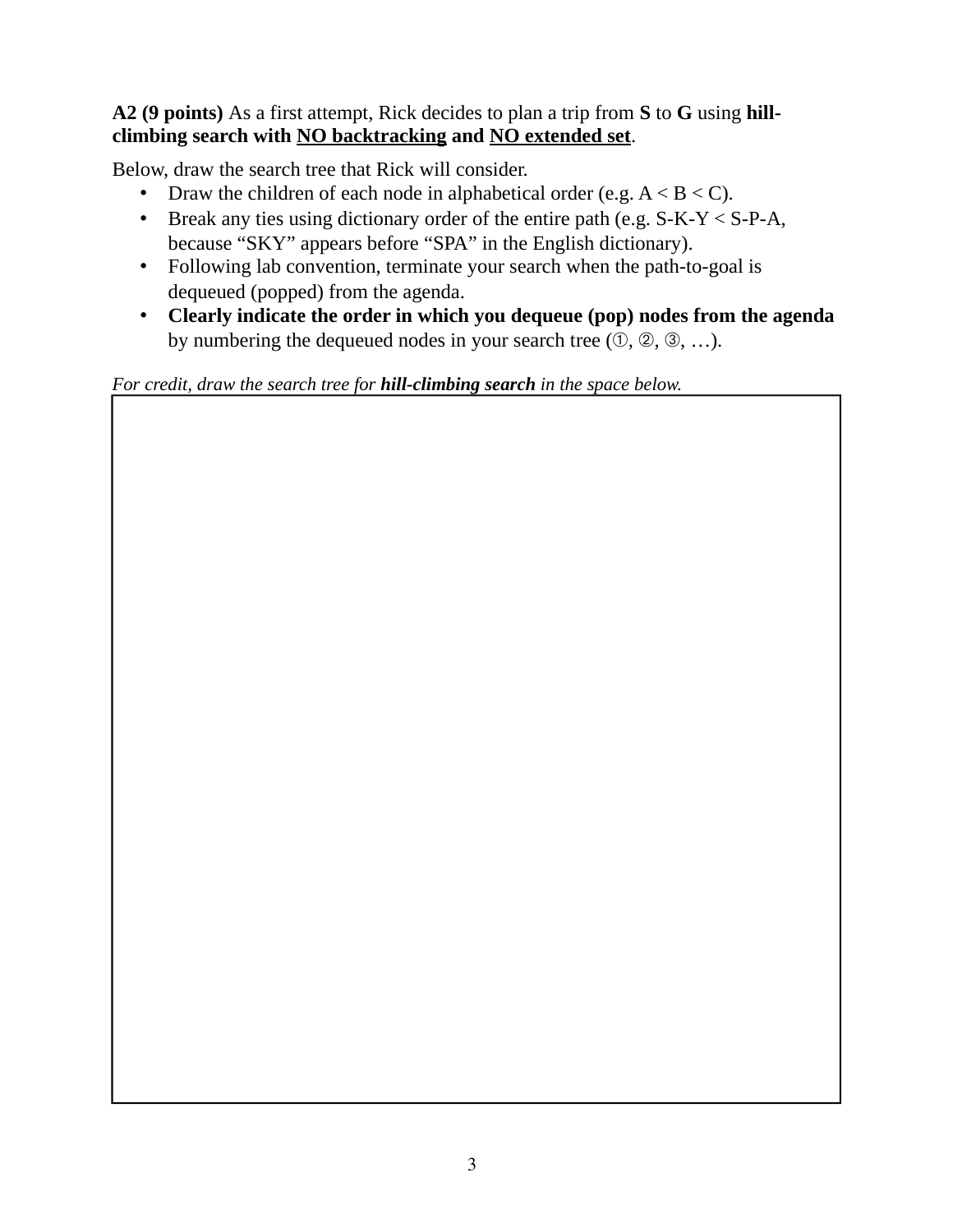**A3 (2 points)** What path did Rick find using **hill-climbing search** in part A2 above? (Write the path found, including nodes **S** and **G**, or write NONE if the search found no path.)

**A4 (6 points)** Rick suspects that the graph's heuristic may not be admissible. Which of the following nodes, if any, have heuristic estimates that **violate** the admissibility condition for heuristics? Circle all that apply. If NONE apply, instead circle NONE.

| <b>Node B</b> | Node C | <b>Node D</b> | <b>NONE</b> |
|---------------|--------|---------------|-------------|
|               |        |               |             |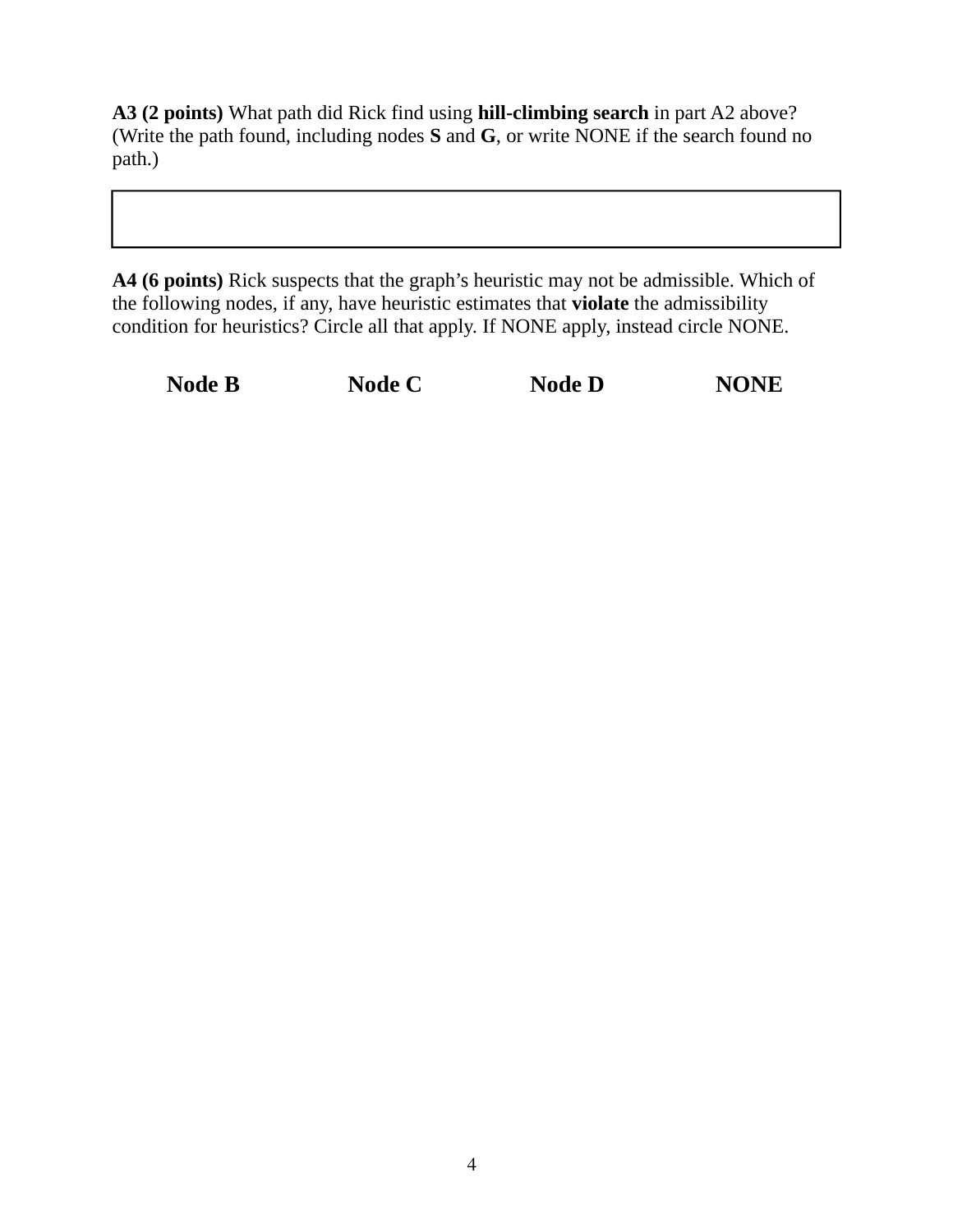## **Part B: The Truth Tortoise (16 points)**

Rick is concerned that hill-climbing may not have found the shortest path. Fortunately, a Truth Tortoise reminds Rick that he can plan a trip using **A\* search** instead.

**For your convenience, the search graph has been duplicated below. It is also available on a tear-off sheet at the end of the quiz.**



**B1 (14 points)** Rick now plans a path from **S** to **G** using **A\* search** (branch and bound with extended set and heuristic).

On the next page, draw the search tree that Rick will consider.

- Draw the children of each node in alphabetical order (e.g.  $A \leq B \leq C$ ).
- Break any ties using dictionary order of the entire path (e.g.  $S-K-Y < S-P-A$ , because "SKY" appears before "SPA" in the English dictionary).
- Following lab convention, terminate your search when the path-to-goal is dequeued (popped) from the agenda.
- **Clearly indicate the order in which you dequeue (pop) nodes from the agenda** by numbering the dequeued nodes in your search tree  $(0, 2, 3, \ldots)$ .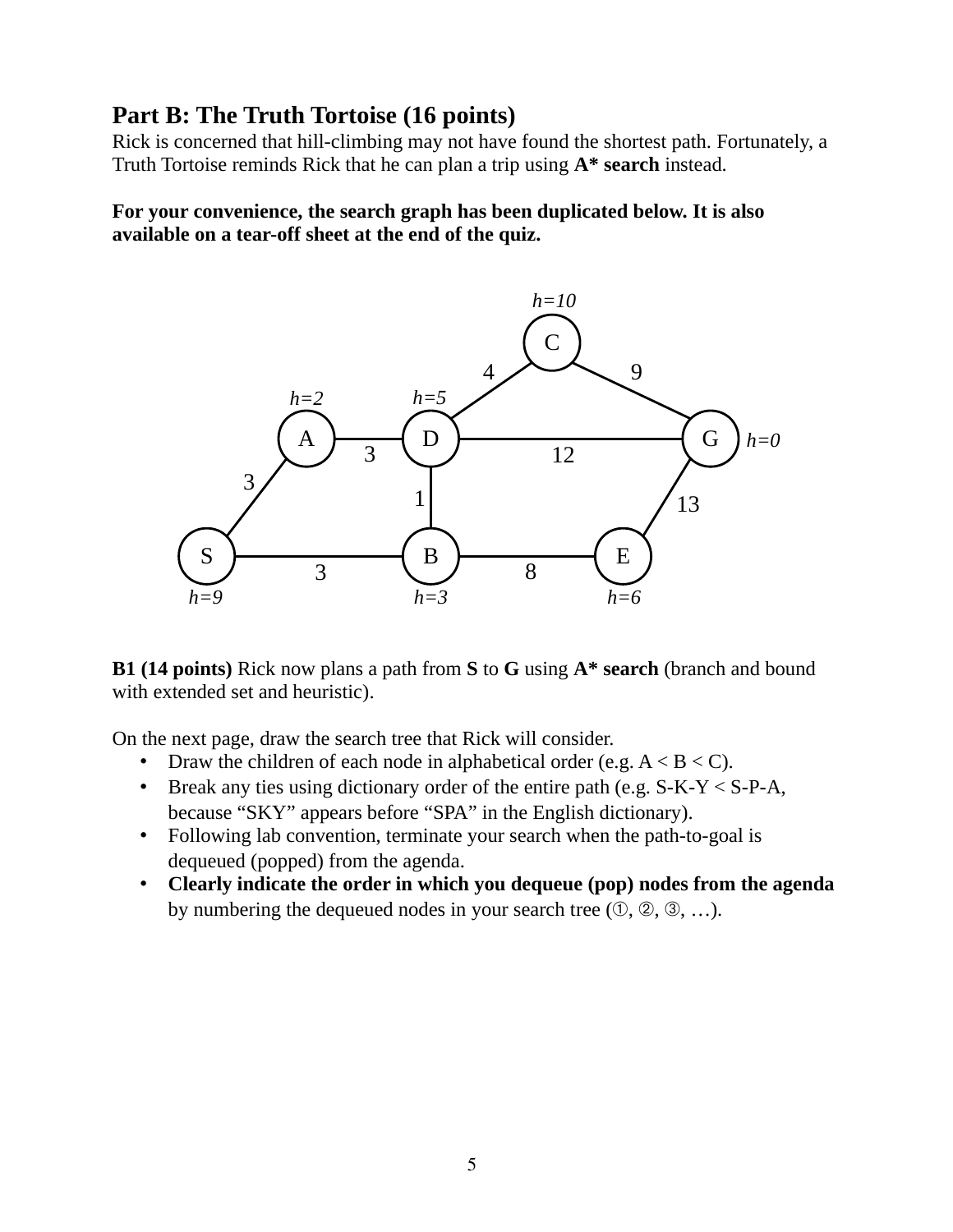*For credit, draw the search tree for A\* search in the space below.*

**B2 (2 points)** What is the path that Rick found using **A\* search** in part B1 above? (Write the path found, including nodes S and G, or write NONE if the search found no path.)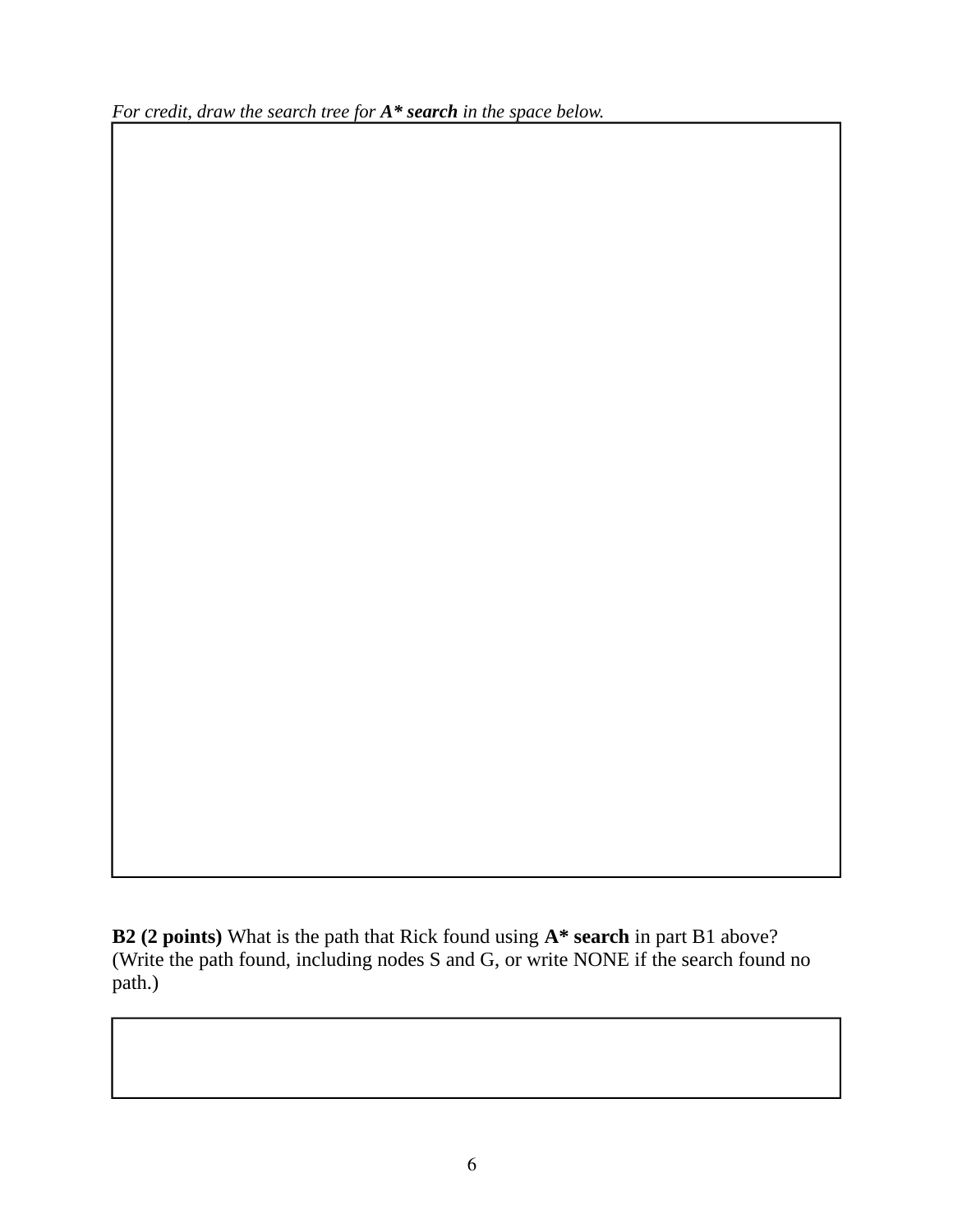## **Problem 2: Rule-Based Systems (35 points)**

## **Part A: General Forward Chaining (12 points)**

Brilliant adventurer Irene Adler is attempting to find flaws in Sherlock's logical deductions. Each of the following tables shows a few rounds of forward chaining on an unknown system of rules and assertions. For each table, determine whether the table could possibly be correct. If the table **could possibly** be correct, circle YES. If the table **could NOT possibly** be correct, circle NO and **briefly** explain why.

For these questions, make the following assumptions:

- Each part is **independent** of the other parts: the results from one table do not impact the results of any other tables.
- Rules are tried in the order they appear.
- Assertions are tried in the order they appear.
- **There are no NOT or DELETE clauses.**

### **A1 (4 points)**

| <b>Iteration</b> | <b>Rules Matched</b>          | Rule Fired | New Assertion(s) |
|------------------|-------------------------------|------------|------------------|
|                  | P <sub>0</sub> P <sub>1</sub> |            |                  |
|                  | <b>PO P1</b>                  |            |                  |

$$
\mathbf{YES}
$$

| YES |
|-----|
|-----|

## **A2 (4 points)**

| <b>Iteration</b> | <b>Rules Matched</b> | <b>Rule Fired</b> | New Assertion(s) |
|------------------|----------------------|-------------------|------------------|
| 927              | PO P1 P2 P3          |                   | p, q             |
| 928              | PO P4                | PΛ                |                  |

| $\overline{r}$ $\overline{r}$ $\overline{r}$ $\overline{r}$<br>YES | N <sub>O</sub><br>$\sim$<br>$\epsilon$ Apiani |
|--------------------------------------------------------------------|-----------------------------------------------|
|--------------------------------------------------------------------|-----------------------------------------------|

## **A3 (4 points)**

| Iteration | Rules Matched  | Rule Fired | New Assertion(s) |
|-----------|----------------|------------|------------------|
| 6033      | PO P1 P2 P3 P4 |            | w                |
| 6034      | PO P1 P2 P3 P4 | P4         | (None)           |

|--|--|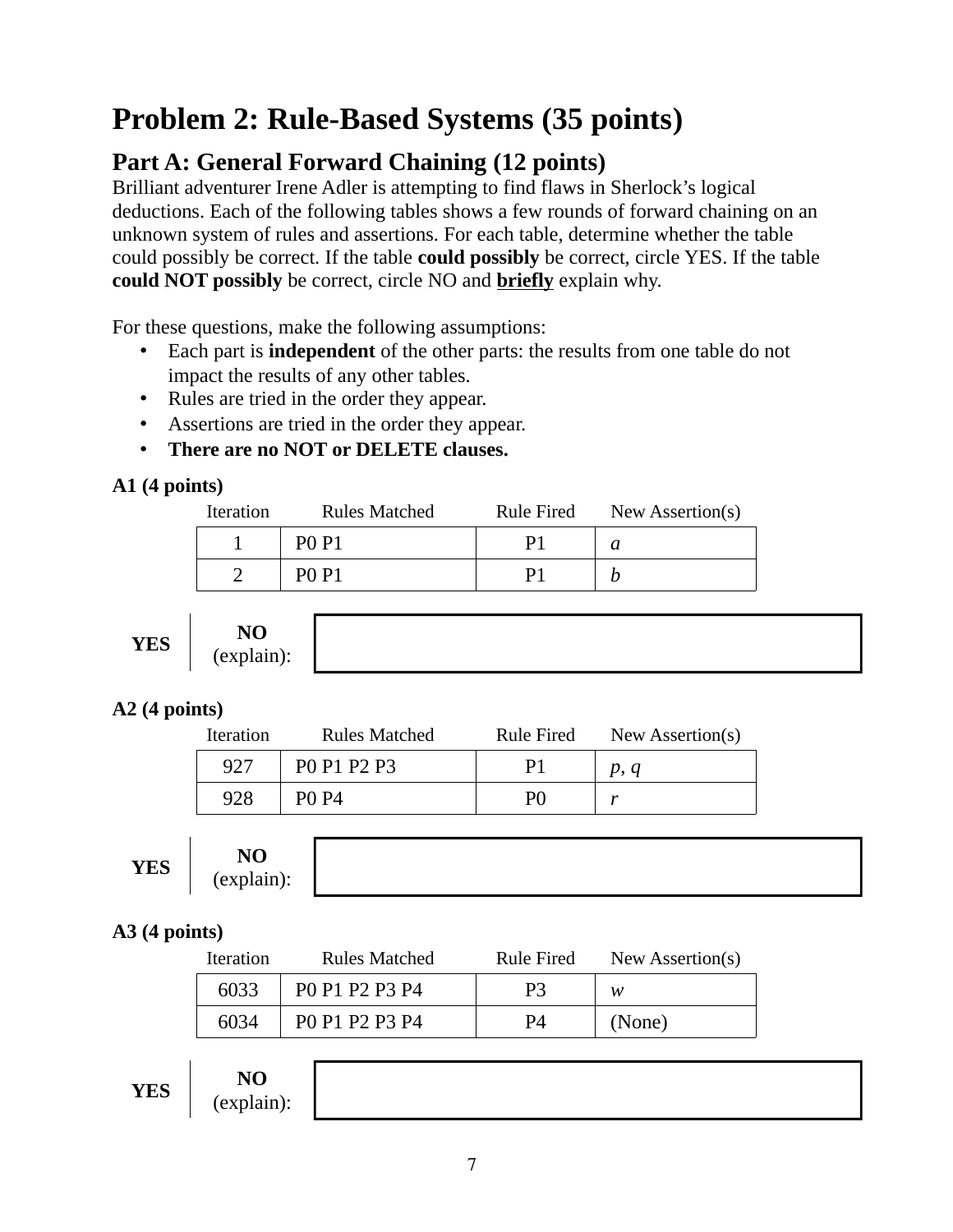## **Part B: Backward Chaining (23 points)**

After talking with Sherlock for five minutes, Moriarty suspects that Sherlock is a highfunctioning sociopath. Being a smart villain, Moriarty gathers information through his secret organization and establishes the following rules and assertions.

#### **For your convenience, a copy of these rules and assertions is provided on a tear-off sheet at the end of the quiz.**

#### **Rules:**

| P <sub>0</sub> | IF AND( $'(?y)$ thinks $(?x)$ is unstable',  |
|----------------|----------------------------------------------|
|                | $'(?y)$ is wrong'),                          |
|                | THEN '(?x) is not unstable'                  |
| P1             | IF $'(?x)$ is a high-functioning sociopath', |
|                | THEN '(?x) solves crimes'                    |
| P <sub>2</sub> | IF AND( $'(?x)$ has no friends',             |
|                | $'(?x)$ is not unstable'),                   |
|                | THEN '(?x) is a high-functioning sociopath'  |
| P <sub>3</sub> | IF OR( AND( 'John gets married',             |
|                | $'(?y)$ thinks $(?x)$ is unstable'),         |
|                | $'(?x)$ has a skull'),                       |
|                | THEN '(?x) has no friends'                   |
| P <sub>4</sub> | IF $'(?z)$ gets married',                    |
|                | THEN '(?z) moves out of 221B'                |

### **Assertions:**

- A0: 'Molly thinks Sherlock is unstable'
- A1: 'Anderson is wrong'
- A2: 'Sherlock has a skull'
- A3: 'Anderson thinks Sherlock is unstable'
- A4: 'John gets married'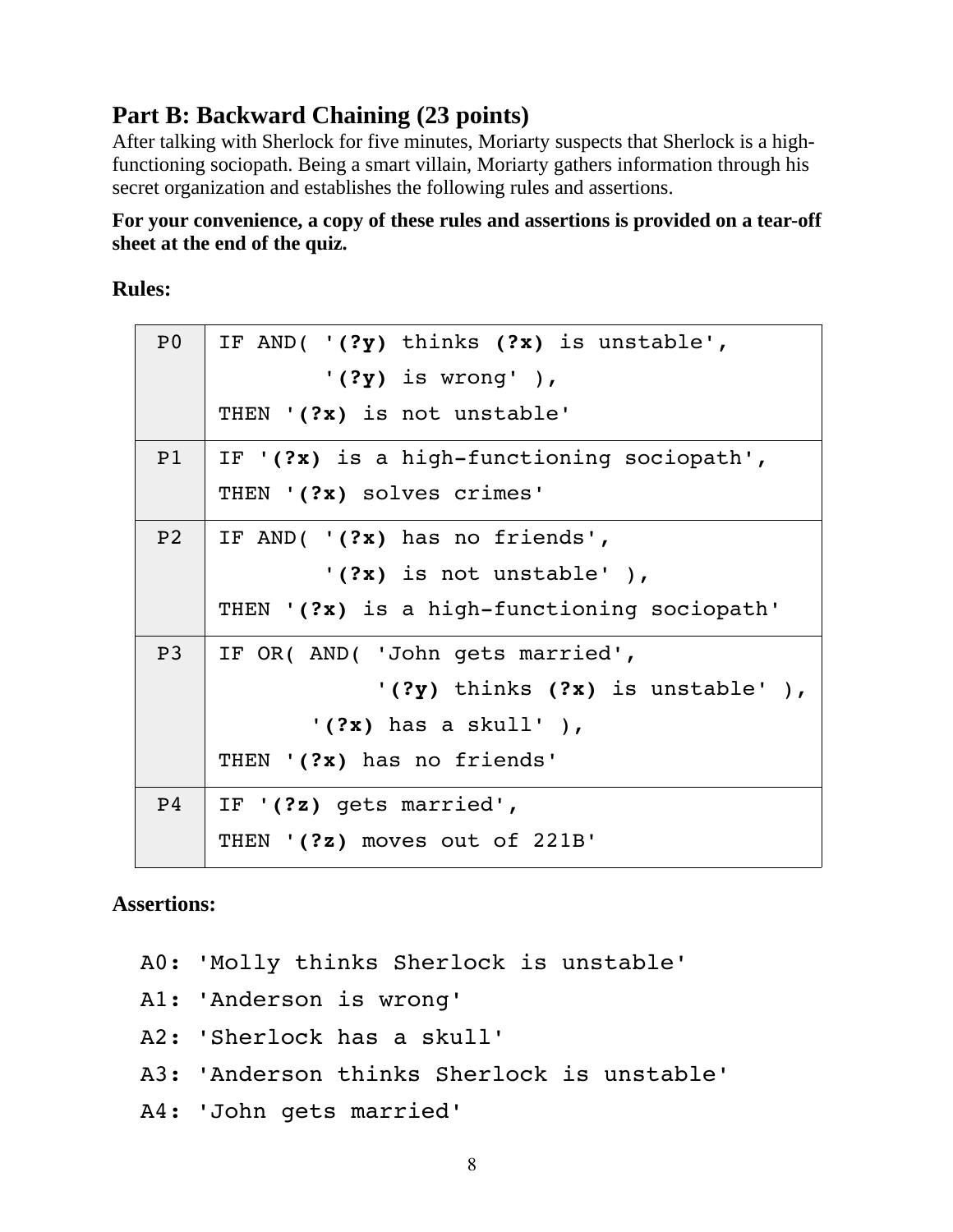**B1 (19 points)** Moriarty needs your help in determining whether or not Sherlock is indeed a high-functioning sociopath. Using the above rules and assertions, perform backward chaining starting from the hypothesis:

## 'Sherlock is a high-functioning sociopath'

Make the following assumptions about backward chaining:

- Rules are tried in the order they appear.
- Antecedents are tried in the order they appear.
- A hypothesis may match multiple assertions. Matches are tried in the order the assertions appear.
- AND and OR nodes are short-circuited (pruned) when possible.

In the table below, write all of the hypotheses that the backward chaining algorithm checks, **in the order they are checked**. (The first line has been filled in for you, and the table may have more lines than you need.)

#### **You can show your work for possible partial credit**:

- Use the space provided on the next page to draw the goal tree that would be created by backward chaining from this hypothesis.
- When backtracking variable bindings, indicate the new binding at every node.

| H1. Sherlock is a high-functioning sociopath |
|----------------------------------------------|
| H2.                                          |
| H3.                                          |
| H4.                                          |
| H5.                                          |
| H <sub>6</sub> .                             |
| H7.                                          |
| H8.                                          |
| H9.                                          |
| H10.                                         |

#### **Hypotheses checked in backward chaining:**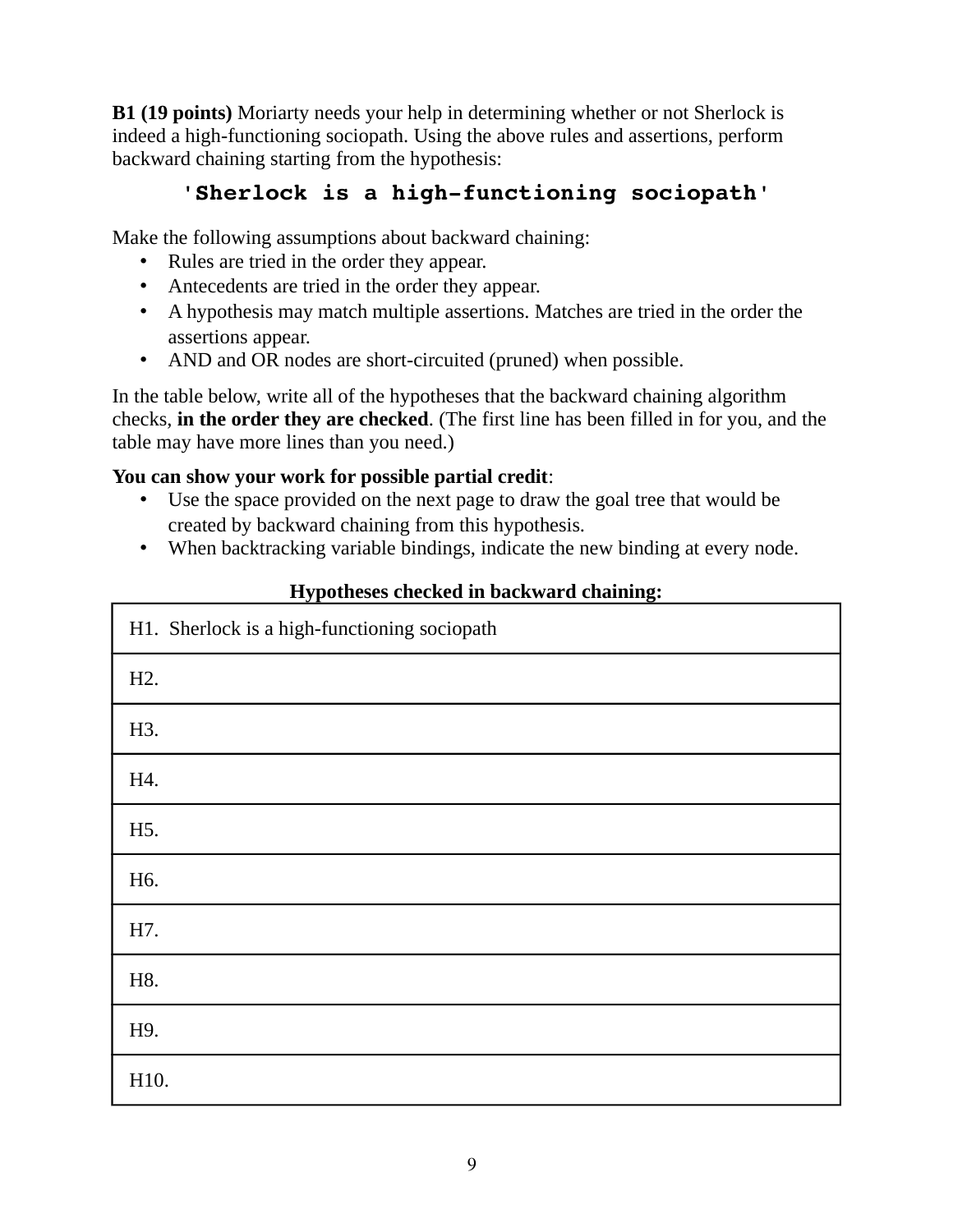*Space provided to draw a goal tree (for possible partial credit).*

## **Sherlock is a high-functioning sociopath**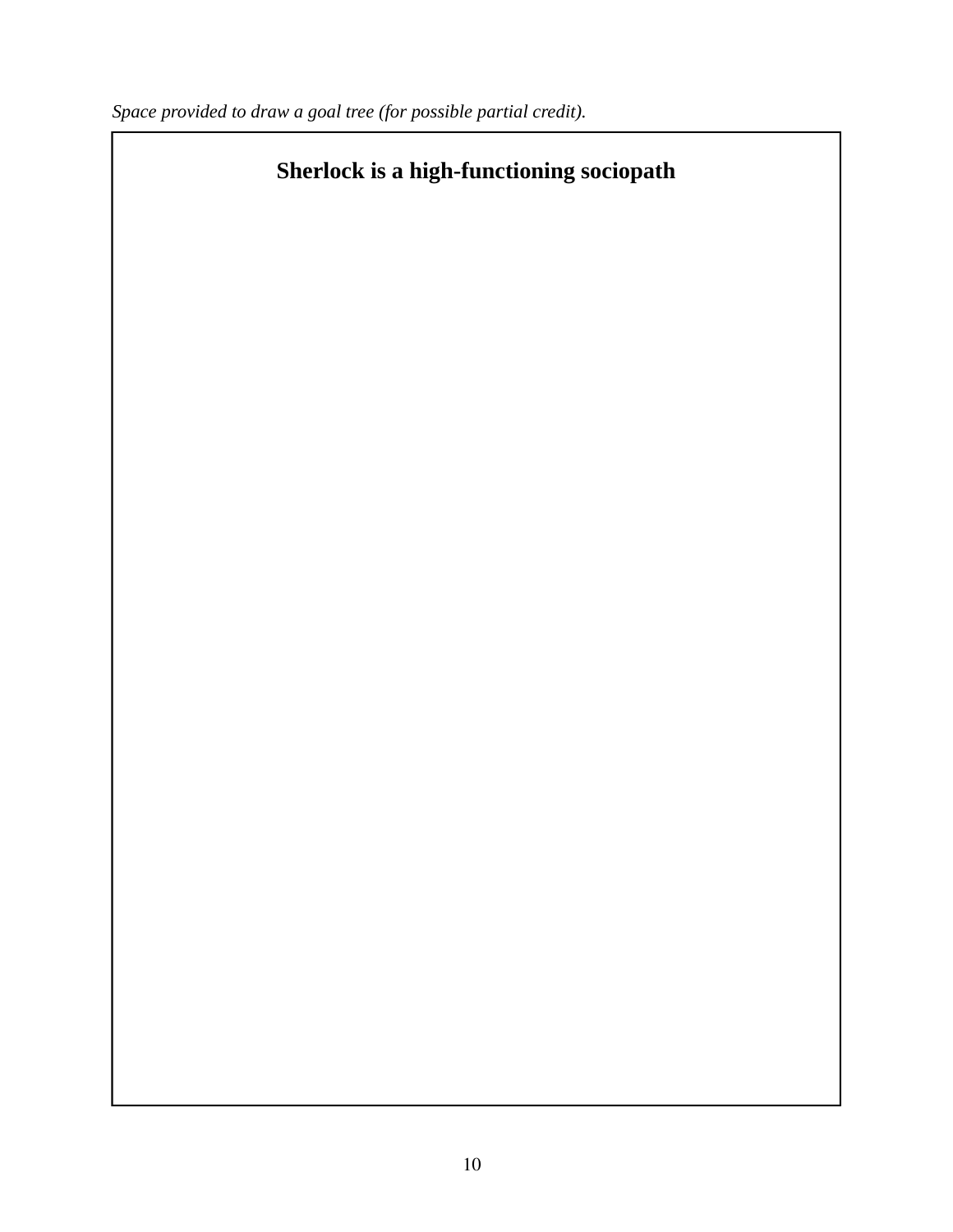**B2 (2 points)** While doing backward chaining in part B1, how many times did you short circuit (if any), and how many times did you backtrack a set of variable bindings (if any)? Fill in each box below with a number (possibly 0).



**B3 (2 points)** Does backward chaining prove the hypothesis **'Sherlock is a highfunctioning sociopath'**? Circle YES or NO; or, if it's not possible to determine based on the information you're given, circle CAN'T TELL.

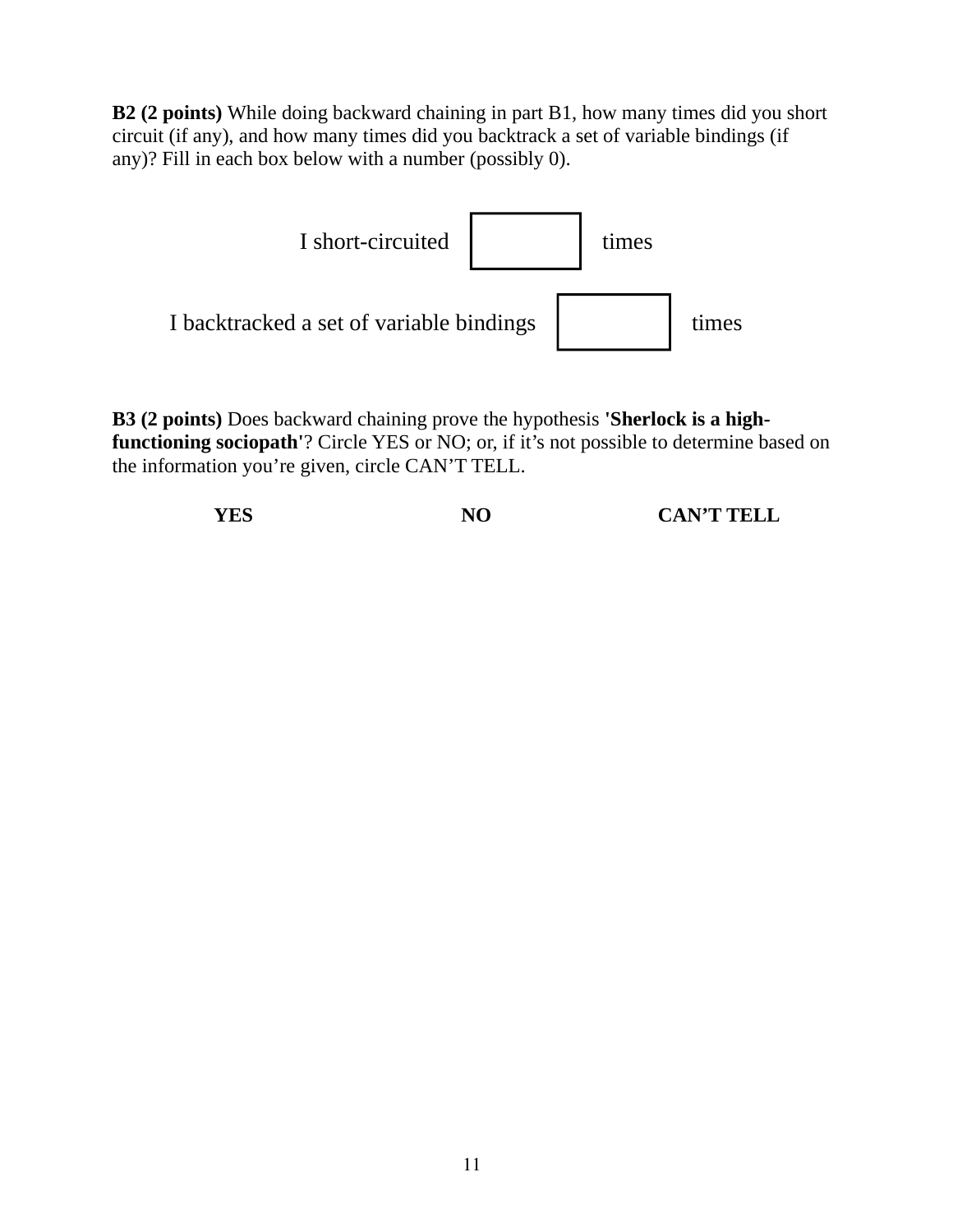## **Problem 3: Career Fair Planning (30 points)**

## **Part A: Career Fairness (15 points)**

With Career Fair approaching, twins **Min**erva and **Max**well are planning on attending together! Maxwell wants to visit areas with lots of free T-shirts ("swag"), whereas Minerva would rather visit areas with minimal swag so that she can instead focus on meeting recruiters.

- Areas score **lower** if they have less swag, which is preferable for **Minerva**.
- Areas score **higher** if they have more swag, which is preferable for **Maxwell**.

Minerva has taken 6.034, and suggests that using the basic Minimax algorithm with no optimizations will allow them to find a good compromising path through the Career Fair.

### **For your convenience, a copy of this game tree is provided on a tear-off sheet at the end of the quiz.**



**Keeping in mind that MIN moves first**, what is the Minimax path that Minerva and Maxwell will take at the Career Fair? (For example, if the path they take terminates at node C, write "Entrance – Rockwell – C".) **For partial credit, write the Minimax score above each node in the tree above.**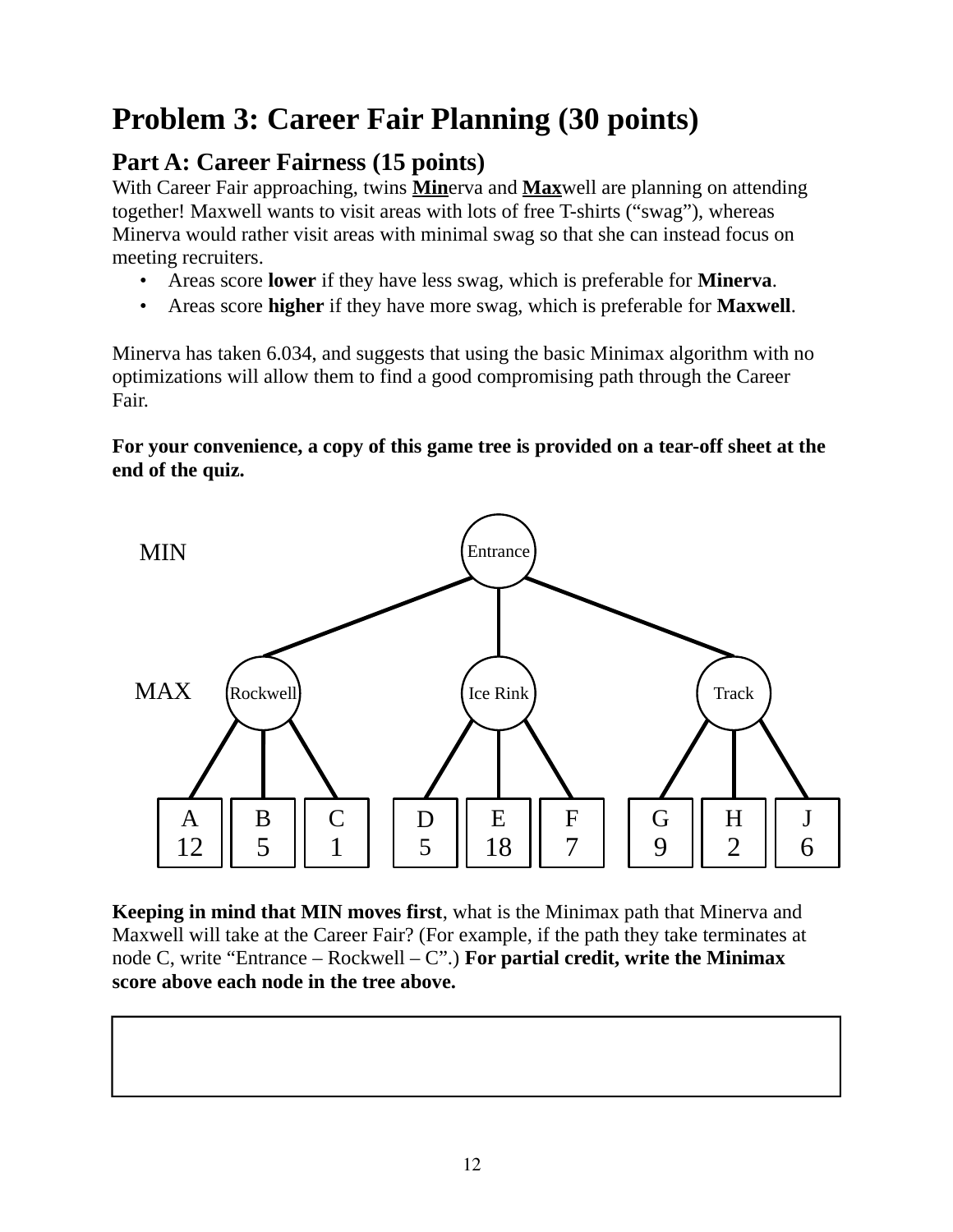## **Part B: Career Fairness—even faster (15 points)**

Maxwell is surprised that it takes so long to perform Minimax, and asks Minerva if there is some way to speed up the process. Minerva recalls that there is an optimization to Minimax called alpha-beta pruning. Excited to review her 6.034 skills before the Career Fair, she redoes the Minimax search, employing alpha-beta pruning.

*The tree below is identical to the tree in Part A.*



#### **Perform Minimax search with alpha-beta pruning on the tree above. Note that MIN moves first.**

For possible partial credit, be sure to:

- Clearly show your work by annotating nodes as you perform Minimax with alphabeta pruning. For example, at each node, you can list the values of alpha and beta as search progresses.
- For every leaf node that is **not** statically evaluated, draw a large **X** through it.
- Cross out branches that are pruned.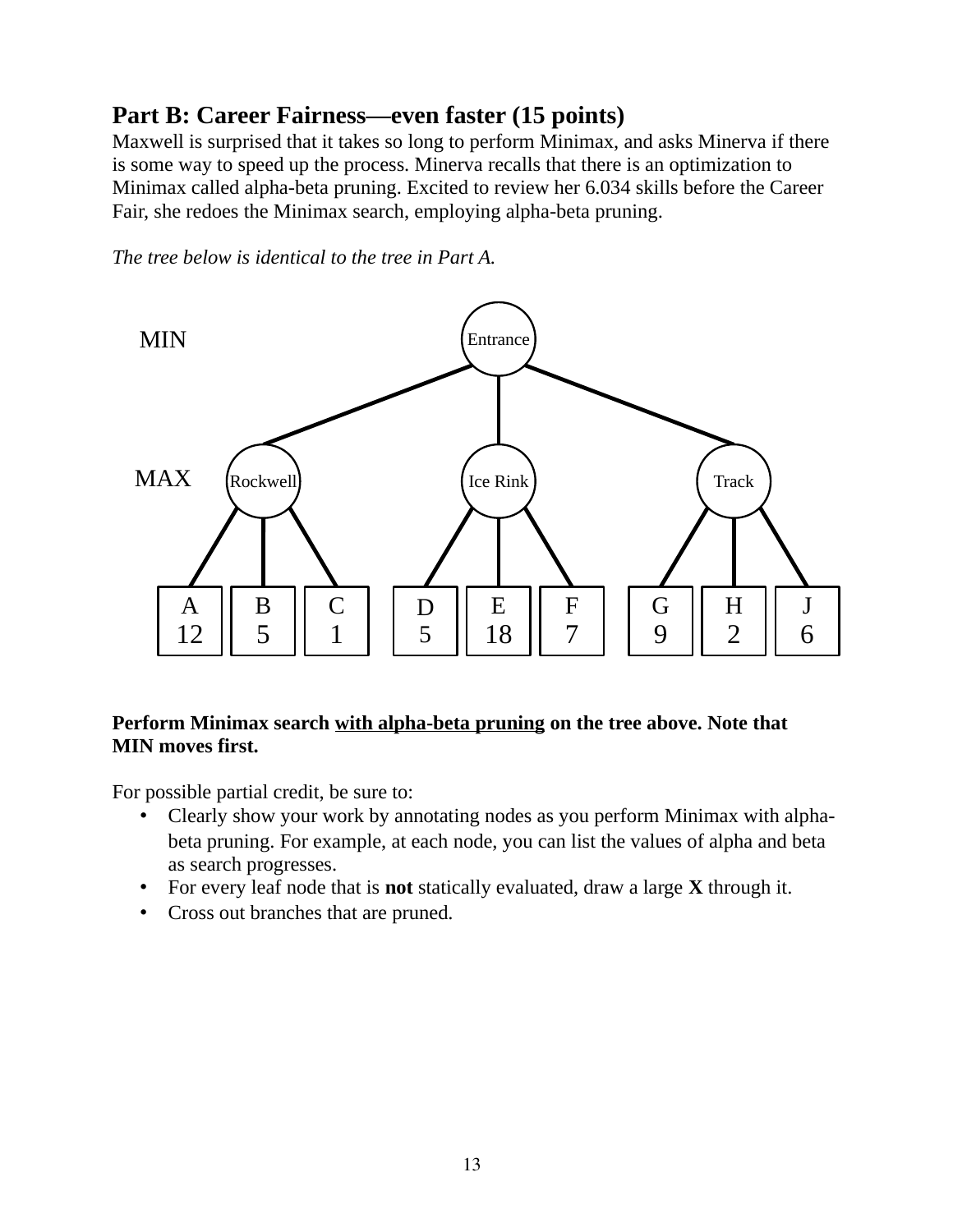**B1 (5 points)** After performing Minimax search with alpha-beta pruning, what path do Minerva and Maxwell find? (For example, if the path they find terminates at node C, write "Entrance – Rockwell –  $C$ ".)

**B2 (7 points)** Below,

- **CIRCLE** all leaf nodes that were statically evaluated during Minimax with alphabeta pruning.
- **DRAW AN X** through all leaf nodes that were *not* statically evaluated during Minimax with alpha-beta pruning.

|  | A B C D E |  |
|--|-----------|--|
|  | F G H J   |  |

**B3 (3 points)** Maxwell would rather visit booths with more swag. He asks Minerva to reorder some of the nodes in the tree and re-run Minimax search with alpha-beta pruning. Can Minerva **reorder the nodes under each parent** (preserving all parentchild relations) to **increase** the score of the path found by Minimax with alpha-beta pruning? (Note that Minerva can only *reorder* the nodes of the game tree; nothing else changes. MIN still moves first.)

- If so, circle YES and write one such possible score that can be attained.
- If not, circle NO and explain why it's not possible.
- If it can't be determined without more information, circle CAN'T TELL and explain what additional information Minerva needs.

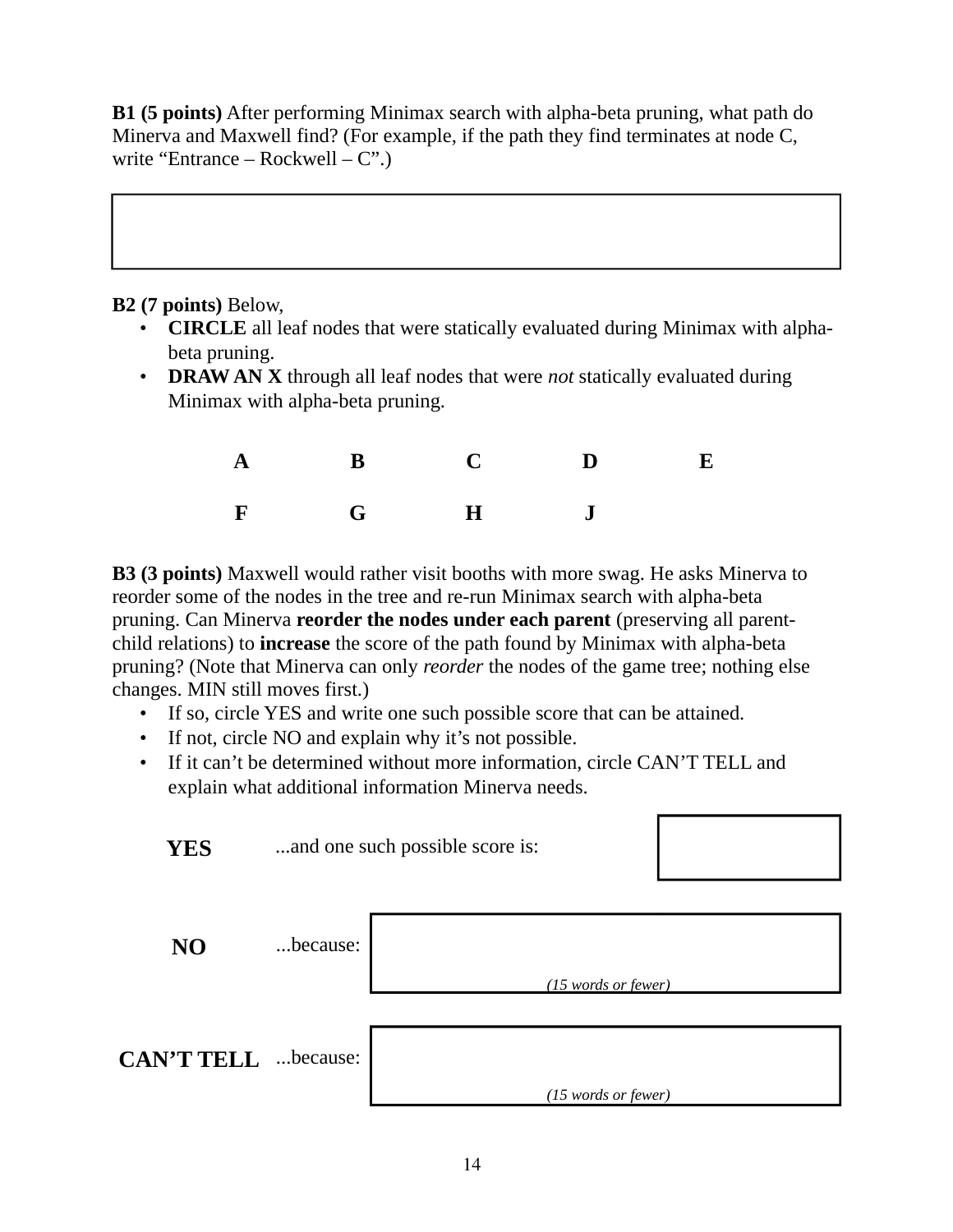(Tear-off sheet)

## **Graph for Problem 1, Parts A & B**



#### **Game tree for Problem 3, Parts A & B**